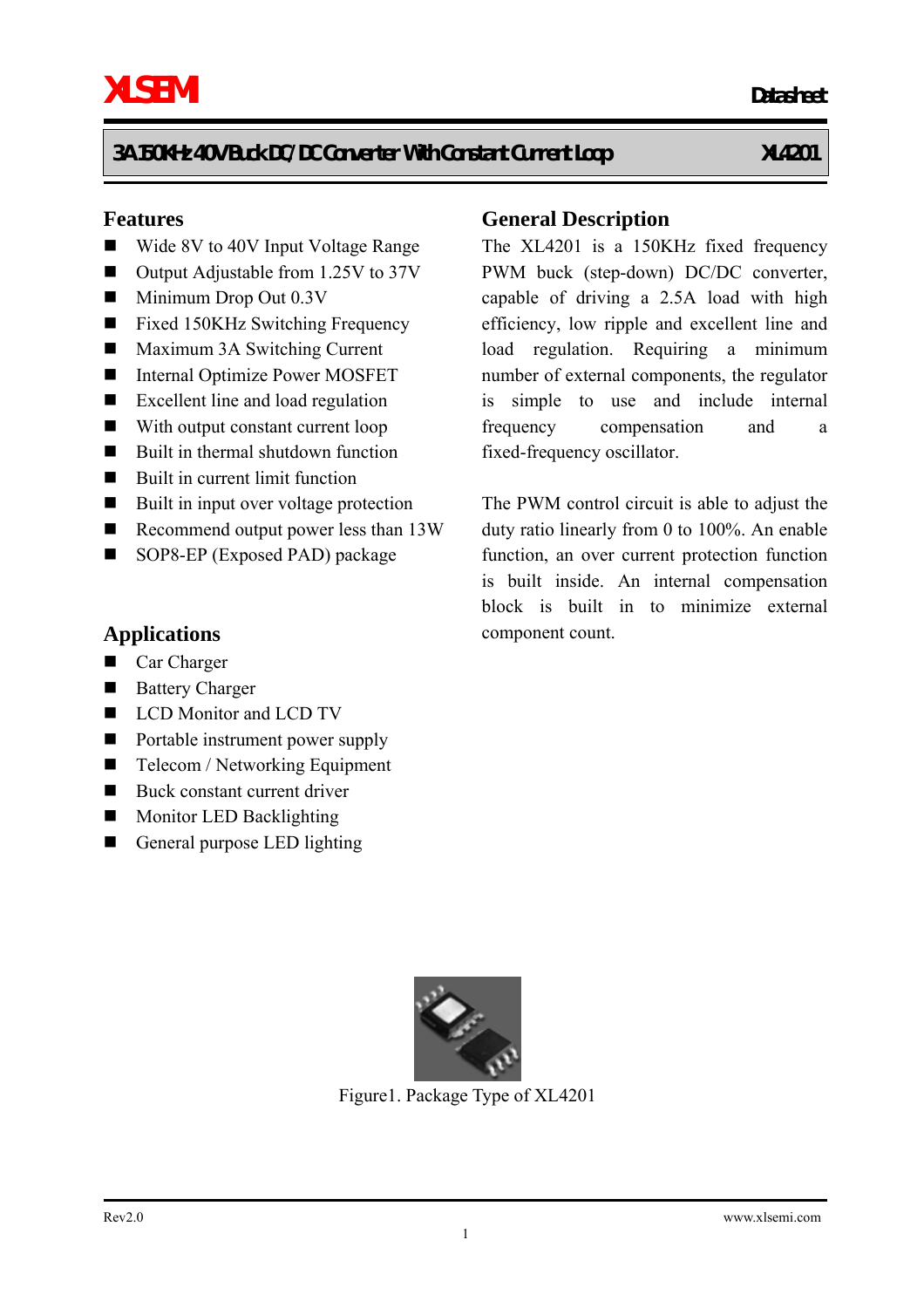# **Pin Configurations**



Figure2. Pin Configuration of XL4201 (Top View)

| <b>Pin Number</b> | <b>Pin Name</b> | <b>Description</b>                                                                                                                                                   |
|-------------------|-----------------|----------------------------------------------------------------------------------------------------------------------------------------------------------------------|
| 1,6               | NC              | Not connected.                                                                                                                                                       |
| $\overline{2}$    | <b>SW</b>       | Power Switch Output Pin (SW). Output is the switch node that<br>supplies power to the output. (Note: Connected the back<br>exposed PAD to SW.)                       |
| 3                 | <b>GND</b>      | Ground Pin.                                                                                                                                                          |
| $\overline{4}$    | <b>FB</b>       | Feedback Pin (FB). Through an external resistor divider<br>network, Feedback senses the output voltage and regulates it.<br>The feedback threshold voltage is 1.25V. |
| 5                 | <b>CS</b>       | Output Current Sense Pin; (Iload=0.11V/Rcs)                                                                                                                          |
| 7                 | <b>VC</b>       | Internal Voltage Regulator Bypass Capacity. In typical system<br>application, The VC pin connect a 1uF capacity to VIN.                                              |
| 8                 | VIN             | Supply Voltage Input Pin. XL4201 operates from a 8V to 40V<br>DC voltage. Bypass Vin to GND with a suitably large capacitor<br>to eliminate noise on the input.      |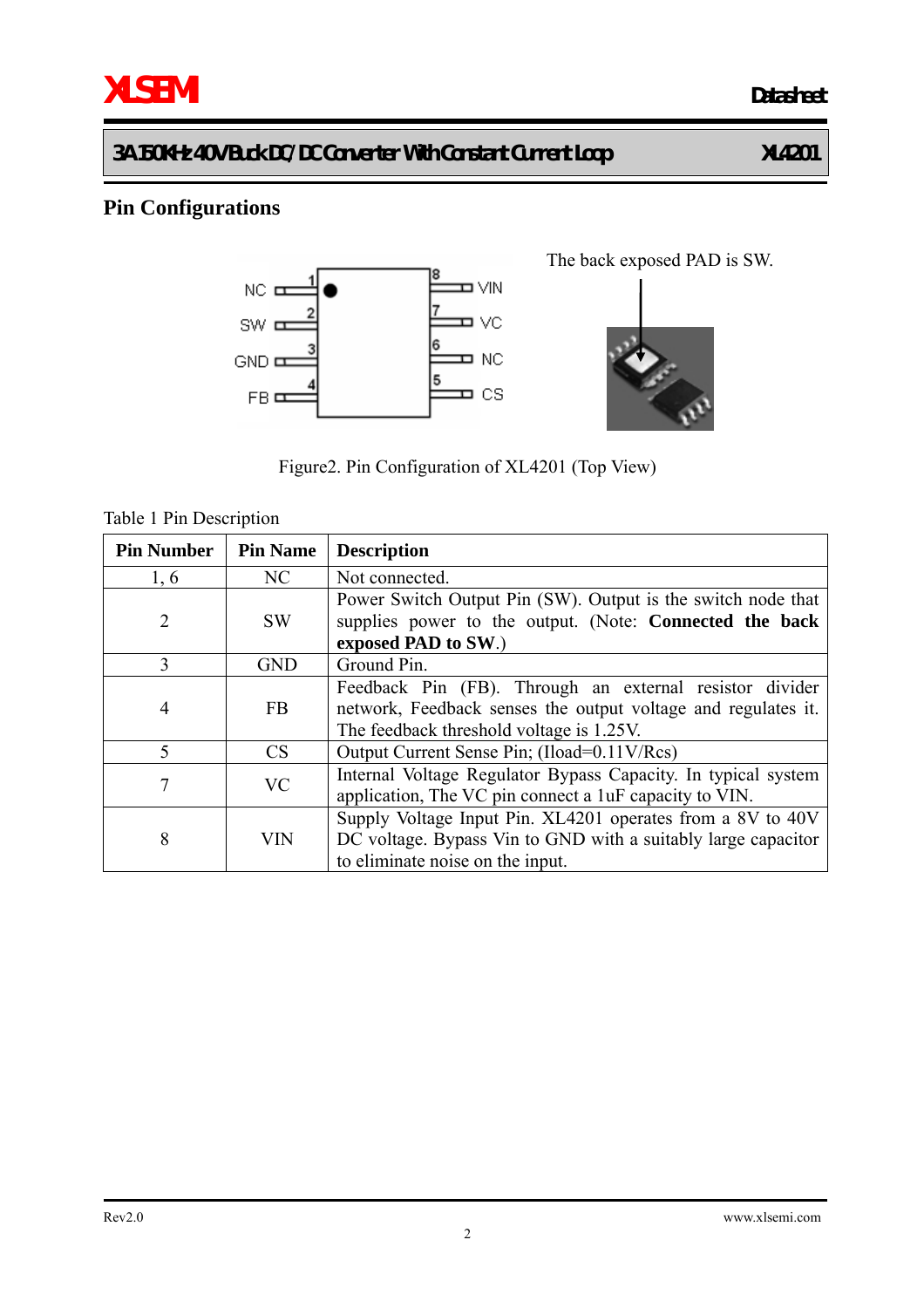# **XLSEMI Datasheet**

**3A 150KHz 40V Buck DC/DC Converter With Constant Current Loop XL4201** 

## **Function Block**



Figure3. Function Block Diagram of XL4201

# **Typical Application Circuit (Car Charger)**



Figure4. XL4201 Typical Application Circuit (Li Battery Charger)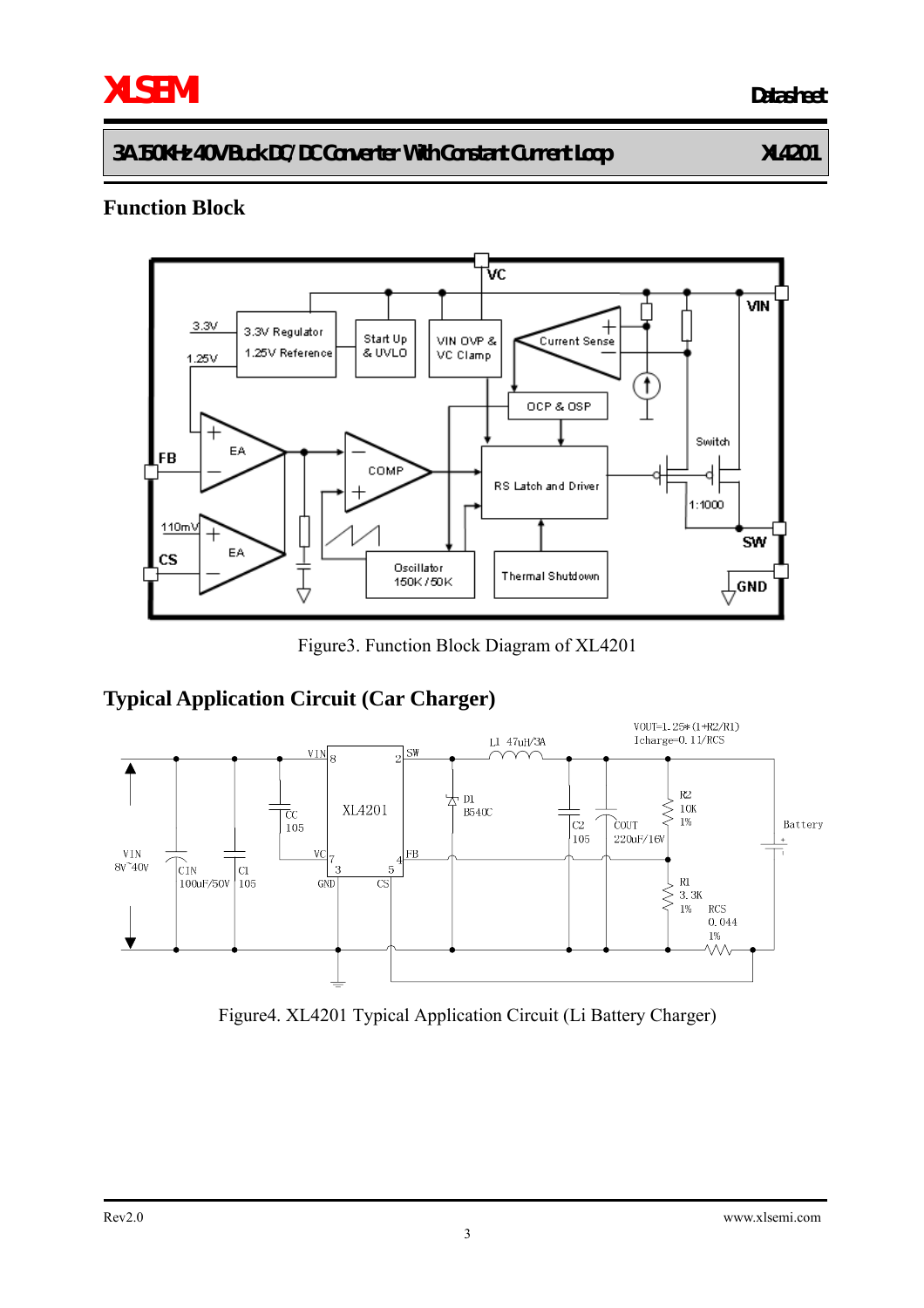# **Typical System Circuit(Buck LED Constant Current Driver)**



Figure5. XL4201 Typical Application Circuit(LED Constant Current Driver)

## **Ordering Information**

| Order Information | Marking ID | Package Type | Packing Type Supplied As  |
|-------------------|------------|--------------|---------------------------|
| XL4201E1          | XL4201E1   | SOP8-EP      | 2500 Units on Tape & Reel |

XLSEMI Pb-free products, as designated with "E1" suffix in the par number, are RoHS compliant.

#### **Absolute Maximum Ratings**(**Note1**)

| <b>Parameter</b>                             | <b>Symbol</b> | <b>Value</b>       | Unit          |
|----------------------------------------------|---------------|--------------------|---------------|
| Input Voltage                                | Vin           | $-0.3$ to 45       | V             |
| FB Pin Voltage                               | $V_{FB}$      | $-0.3$ to Vin      | V             |
| SW Pin Voltage                               | $V_{SW}$      | $-0.3$ to Vin      | V             |
| Power Dissipation                            | $P_D$         | Internally limited | mW            |
| <b>Thermal Resistance</b>                    |               | 60                 | $\rm ^{o}C/W$ |
| (Junction to Ambient, No Heatsink, Free Air) | $R_{JA}$      |                    |               |
| <b>Maximum Junction Temperature</b>          | $T_{I}$       | $-40$ to 150       | $\rm ^{o}C$   |
| <b>Operating Junction Temperature</b>        | $T_{J}$       | $-40$ to 125       | $\rm ^{o}C$   |
| <b>Storage Temperature</b>                   | $T_{\rm STG}$ | $-65$ to 150       | $\rm ^{o}C$   |
| Lead Temperature (Soldering, 10 sec)         | $T_{LEAD}$    | 260                | $\rm ^{o}C$   |
| ESD (HBM)                                    |               | >2000              | V             |

**Note1:** Stresses greater than those listed under Maximum Ratings may cause permanent damage to the device. This is a stress rating only and functional operation of the device at these or any other conditions above those indicated in the operation is not implied. Exposure to absolute maximum rating conditions for extended periods may affect reliability.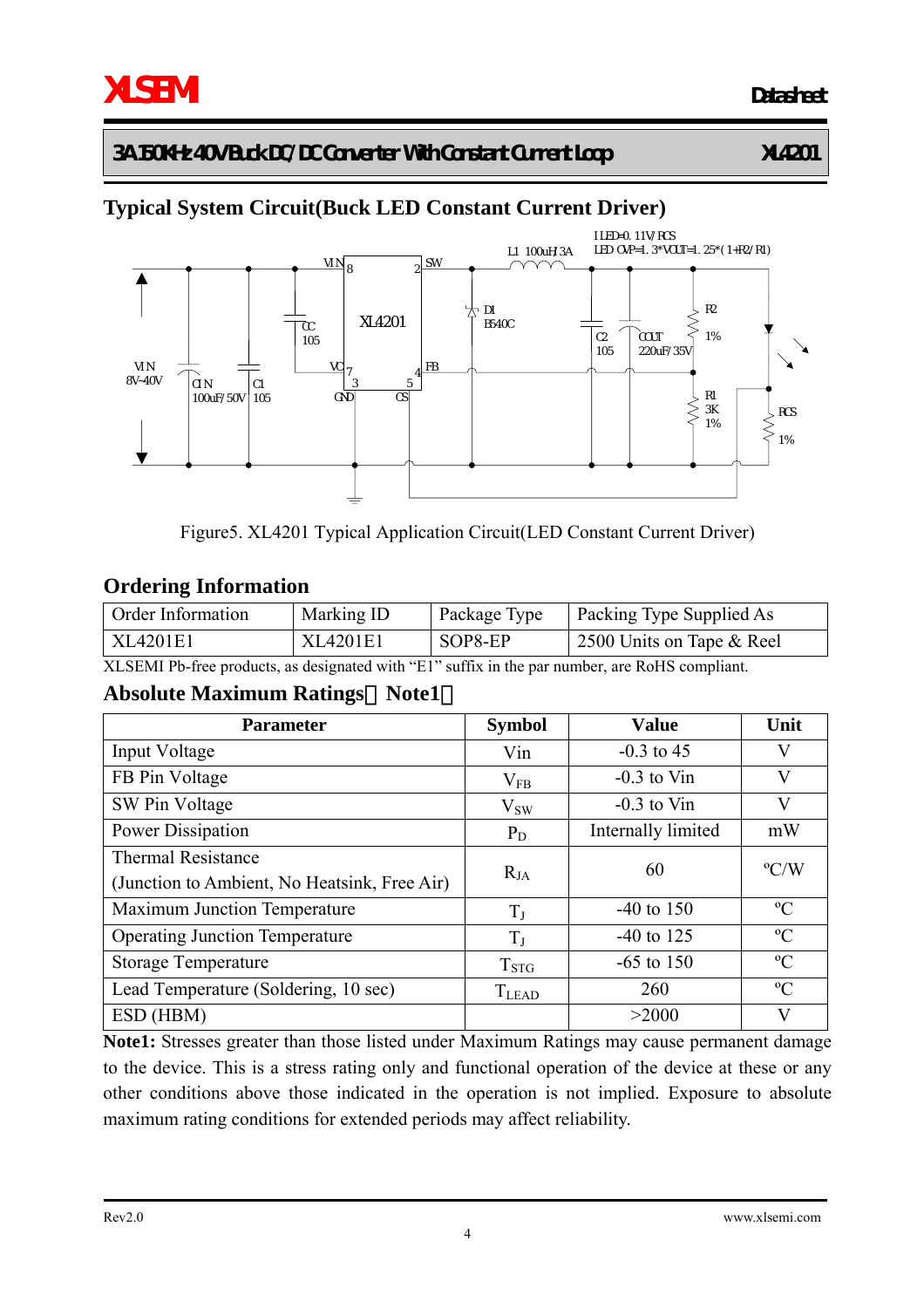# **XL4201 Electrical Characteristics**

 $T_a = 25$  ; unless otherwise specified.

| <b>Symbol</b>                          | <b>Parameter</b>    | <b>Test Condition</b>                               | Min.  | Typ. | Max. | Unit          |  |
|----------------------------------------|---------------------|-----------------------------------------------------|-------|------|------|---------------|--|
| System parameters test circuit figure4 |                     |                                                     |       |      |      |               |  |
| <b>VFB</b>                             | Feedback<br>Voltage | $Vir = 8V$ to 40V, Vout=5V<br>Iload= $0.2A$ to $2A$ | 1.231 | 1.25 | .269 |               |  |
| Efficiency                             | ŋ                   | $Vin=12V$ , Vout=5V<br>Iout= $2.4A$                 |       | 89   |      | $\frac{0}{0}$ |  |

# **Electrical Characteristics (DC Parameters)**

Vin = 12V, GND=0V, Vin & GND parallel connect a 100uF/50V capacitor; Iout=500mA,  $T_a$  = 25 ; the others floating unless otherwise specified.

| <b>Parameters</b>                       | <b>Symbol</b> | <b>Test Condition</b>              | Min.  | Typ. | Max.  | Unit                    |
|-----------------------------------------|---------------|------------------------------------|-------|------|-------|-------------------------|
| VIN operation voltage                   | Vin           |                                    | 8     |      | 40    | V                       |
| <b>VIN UVLO</b>                         | Vuvlo         |                                    |       | 5    |       | $\overline{\mathsf{V}}$ |
| <b>VIN OVP</b>                          | Vovp          |                                    |       | 45   |       | $\overline{\mathsf{V}}$ |
| Quiescent Supply Current                | $I_q$         | $V_{FB} = V_{1n}$                  |       | 2    | 5     | mA                      |
| <b>Oscillator Frequency</b>             | Fosc          |                                    | 127   | 150  | 172   | <b>KHz</b>              |
| <b>Switch Current Limit</b>             | $I_{L}$       | $V_{FB} = 0$                       |       | 3.5  |       | $\mathsf{A}$            |
| <b>Output Power PMOS</b>                | Rdson         | $V_{FB}$ =0V, Vin=12V,<br>$ISW=3A$ |       | 75   | 100   | mohm                    |
| Constant<br>current<br>sense<br>Voltage | $V_{CS}$      |                                    | 104.5 | 110  | 115.5 | mV                      |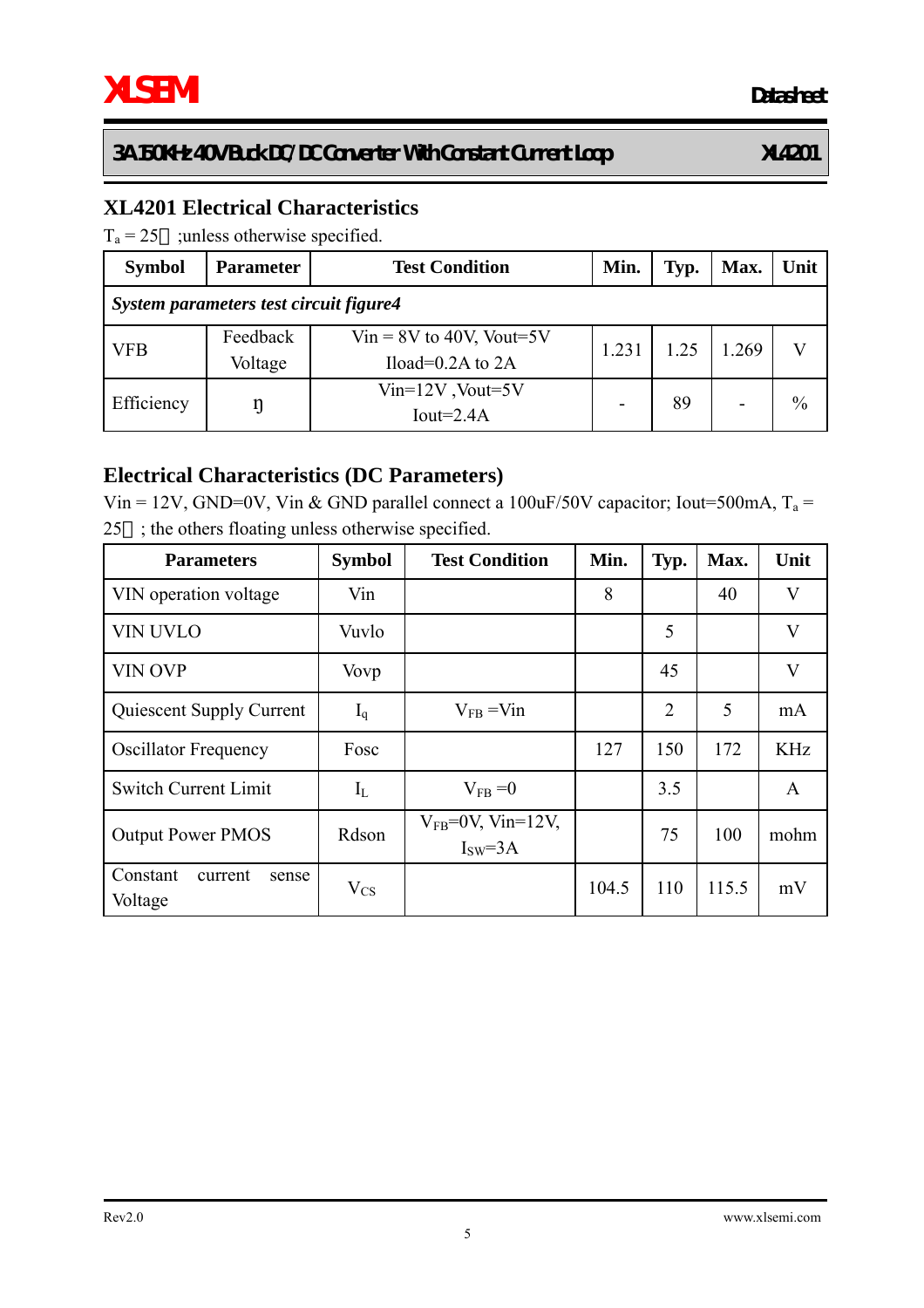# **XLSEMI Datasheet**

# **3A 150KHz 40V Buck DC/DC Converter With Constant Current Loop XL4201**

# **Typical System Application (Car Charger)**







Figure 7. Output Constant Current Curve Figure 8. Efficiency Curve



Figure9. Line&Load regulation Curve Figure10. Frequency change Curve







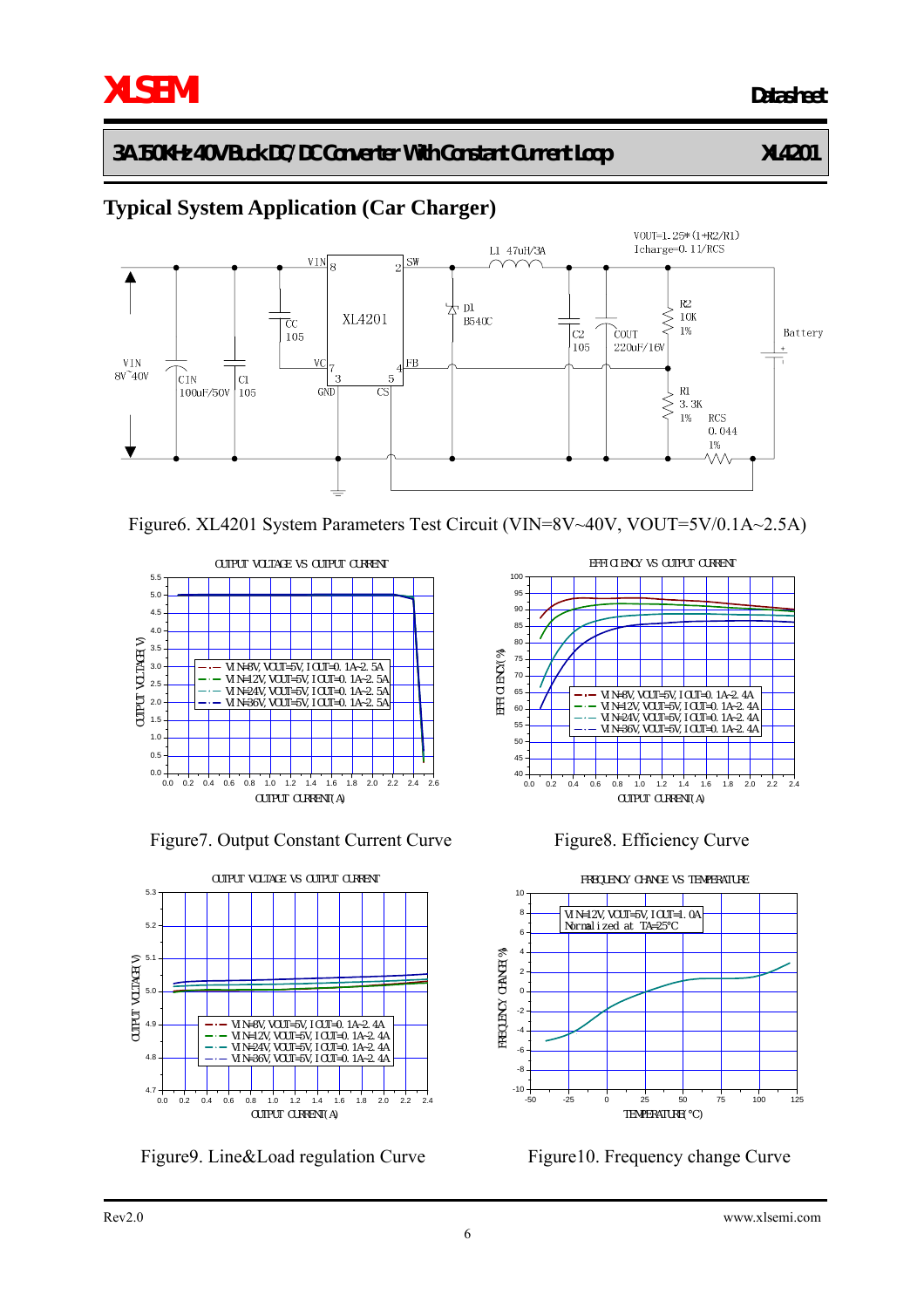-50 -25 0 25 50 75 100 125  $-3.0 -$ -2.5 -2.0 -1.5 -1.0 -0.5 0.0 0.5 1.0 1.5 2.0  $2.5 3.0 -$ FEEDBACK VOLTAGE CHANGE VS TEMPERATURE FEEDBACK VOLTAGE CHANGE(%) TEMPERATURE()  $\overline{V}$  VI N=12V,  $\overline{V}$  VOUT=5V, I CUT=1, OA Normalized at TA=25℃ NOTE2

Figure11. Feedback voltage change Curve

**Note2:** Internal temperature compensation circuitry is provided to compensation the PCB and external line loss in system

application. When the junction temperature or the output power rise the feedback voltage will be compensated. This function is provided to compensation the PCB and external line loss in system application.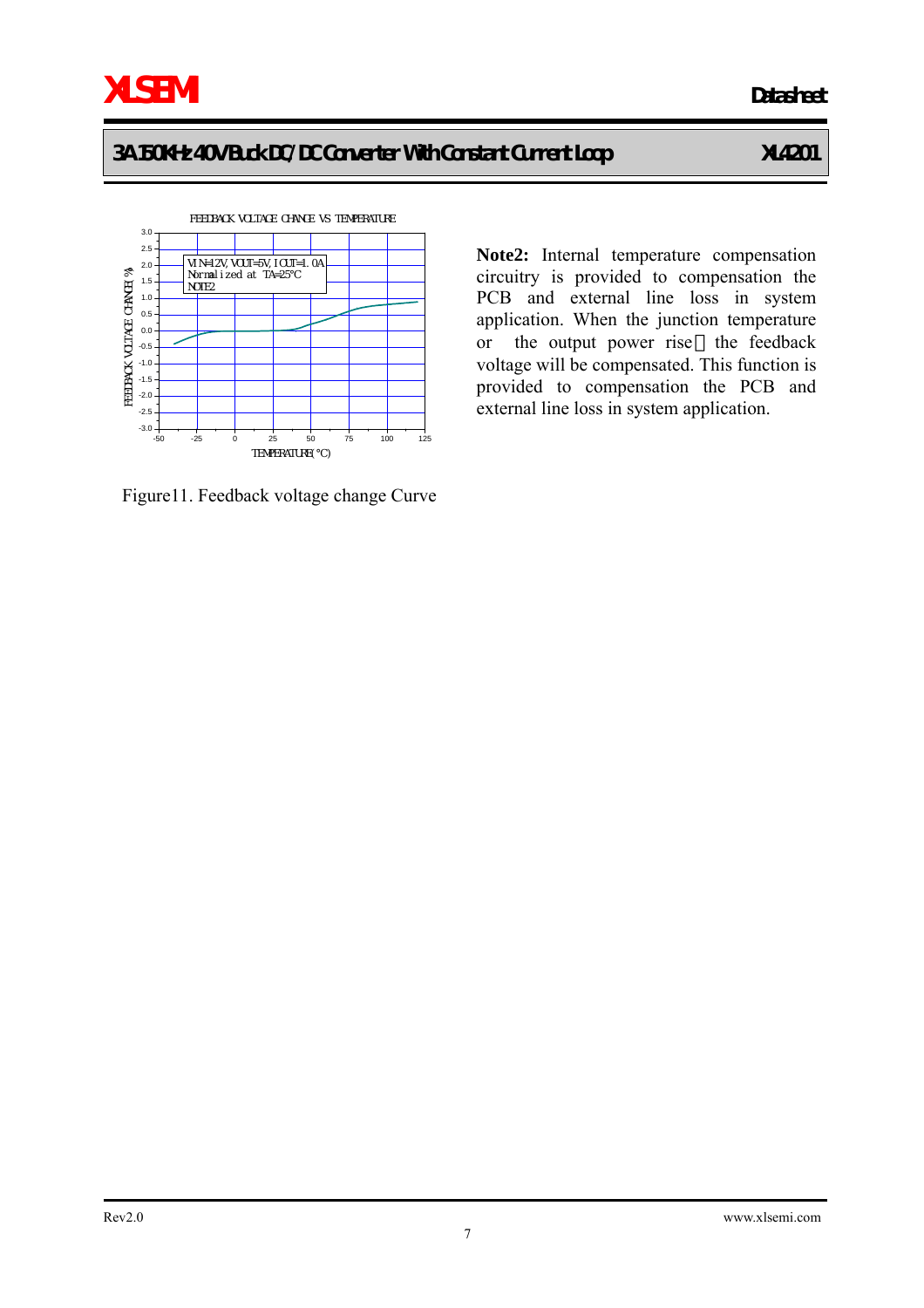# **XLSEMI Datasheet**

# **3A 150KHz 40V Buck DC/DC Converter With Constant Current Loop XL4201**

# **Typical System Application (Recommend output voltage safe work range in LED application)**











Figure14.Max output voltage(IOUT=1000mA) Figure15.Max output voltage(IOUT=2000mA)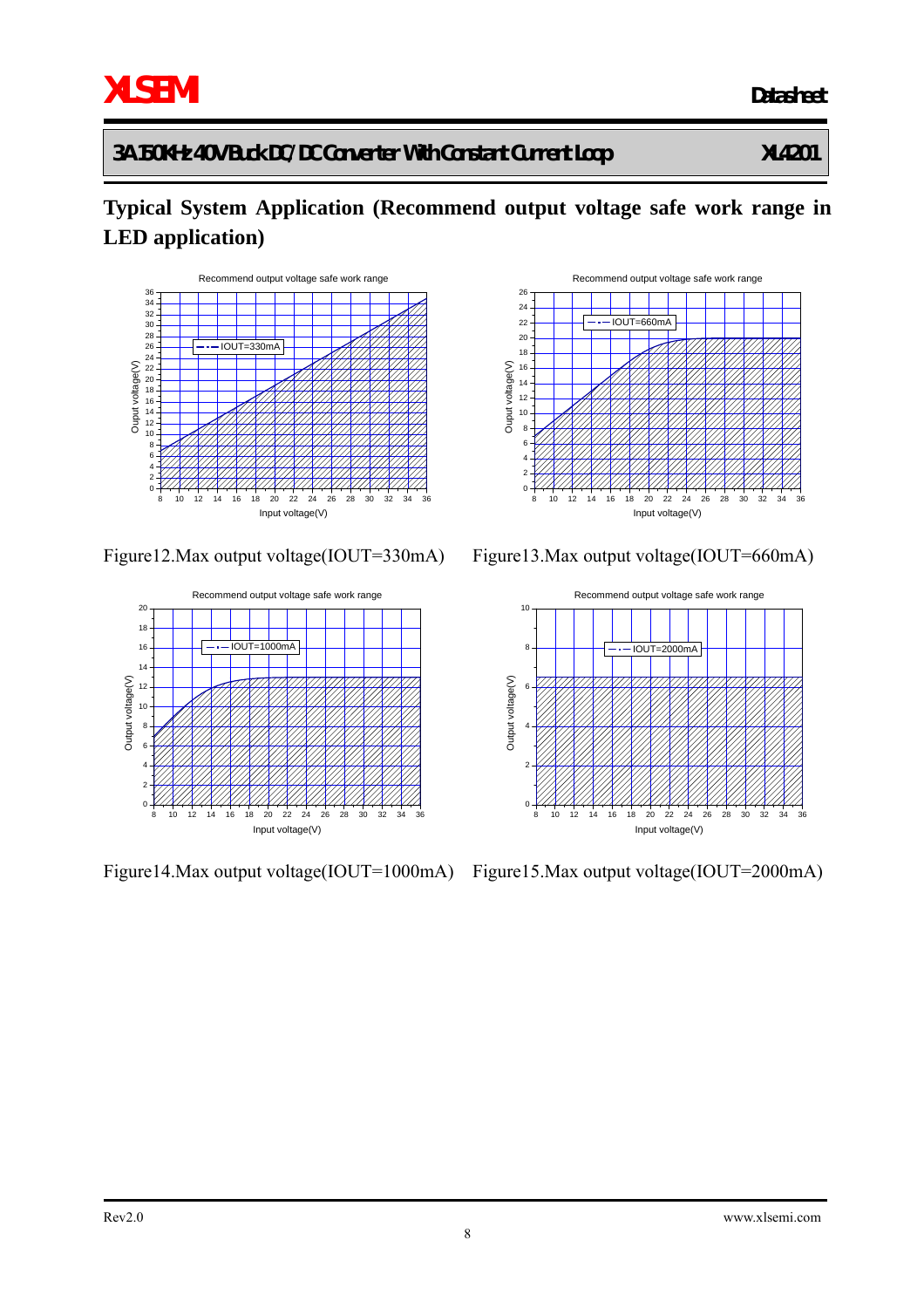# **Typical System Circuit(VIN=8V~36V,IOUT=330mA)**



Figure16. XL4201 System Parameters Test Circuit (VIN=8V~40V,IOUT=330mA)



Figure17. XL4201 System Efficiency Curve (VIN=8V~40V,IOUT=330mA)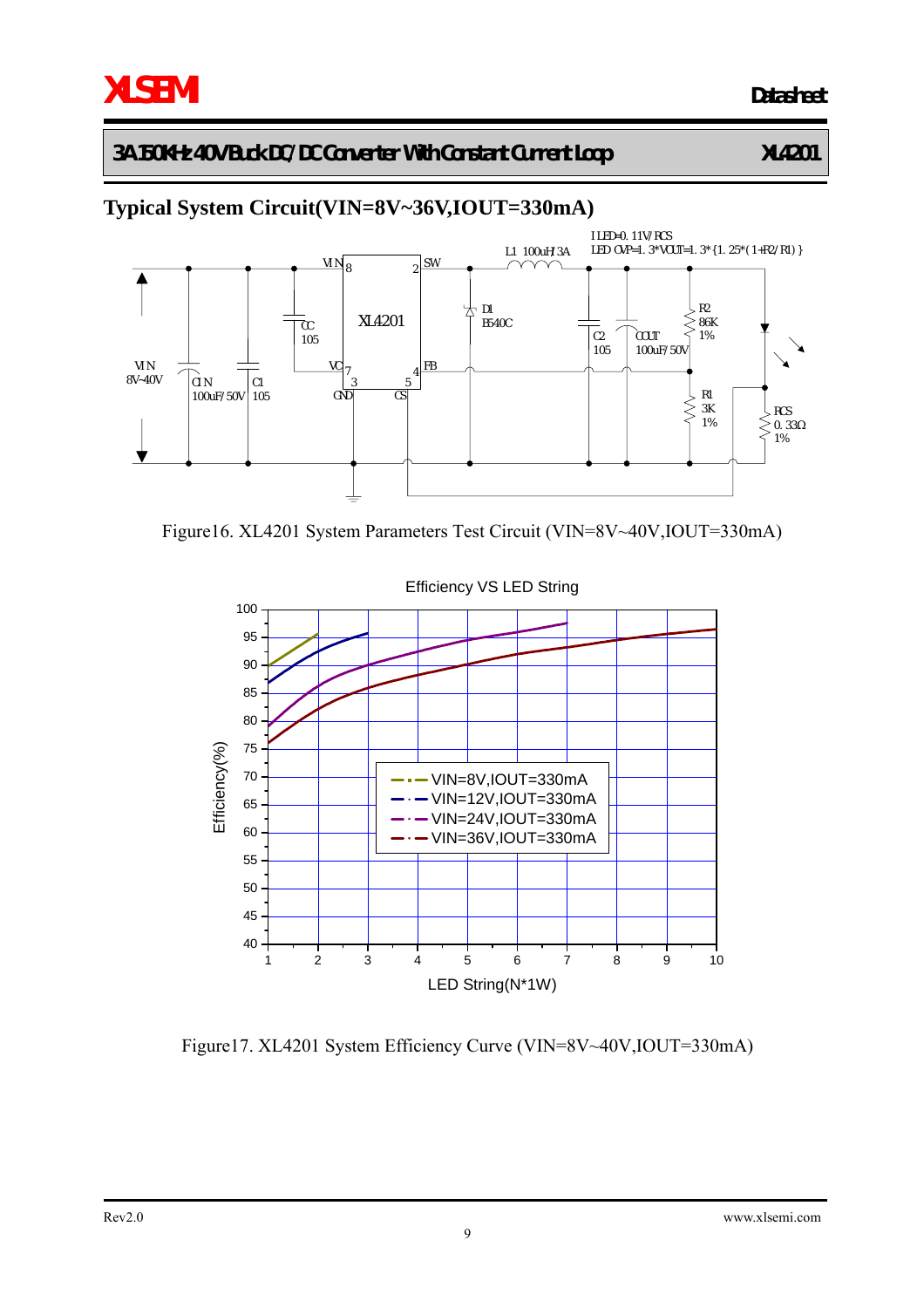# **Typical System Circuit(VIN=8V~40V,IOUT=660mA)**



Figure18. XL4201 System Parameters Test Circuit (VIN=8V~40V,IOUT=660mA)



Efficiency VS LED String

Figure19. XL4201 System Efficiency Curve (VIN=8V~40V,IOUT=660mA)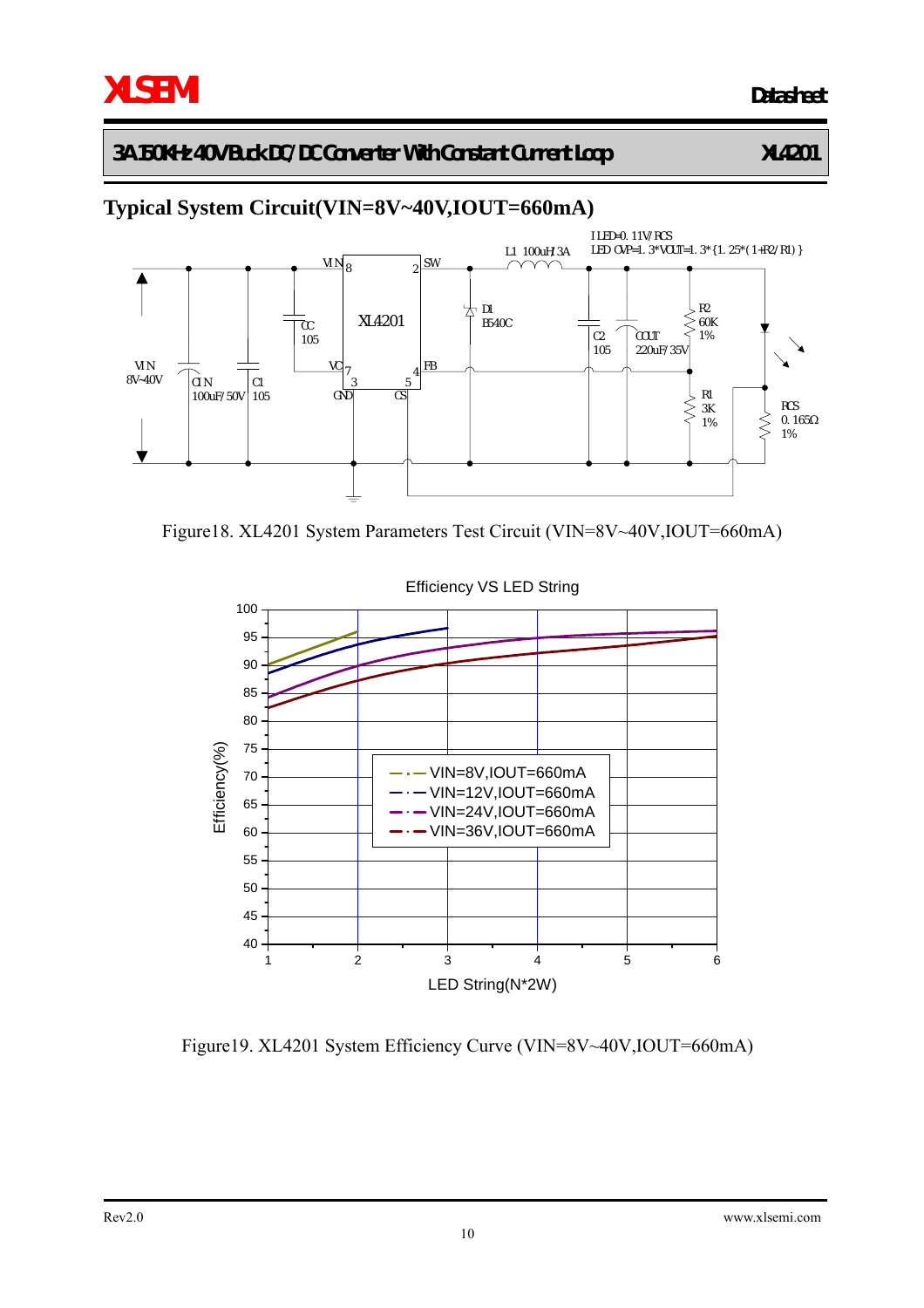# **Typical System Circuit(VIN=8V~40V,IOUT=1000mA)**



Figure20. XL4201 System Parameters Test Circuit (VIN=8V~40V,IOUT=1000mA)



Figure21. XL4201 System Efficiency Curve (VIN=8V~40V,IOUT=1000mA)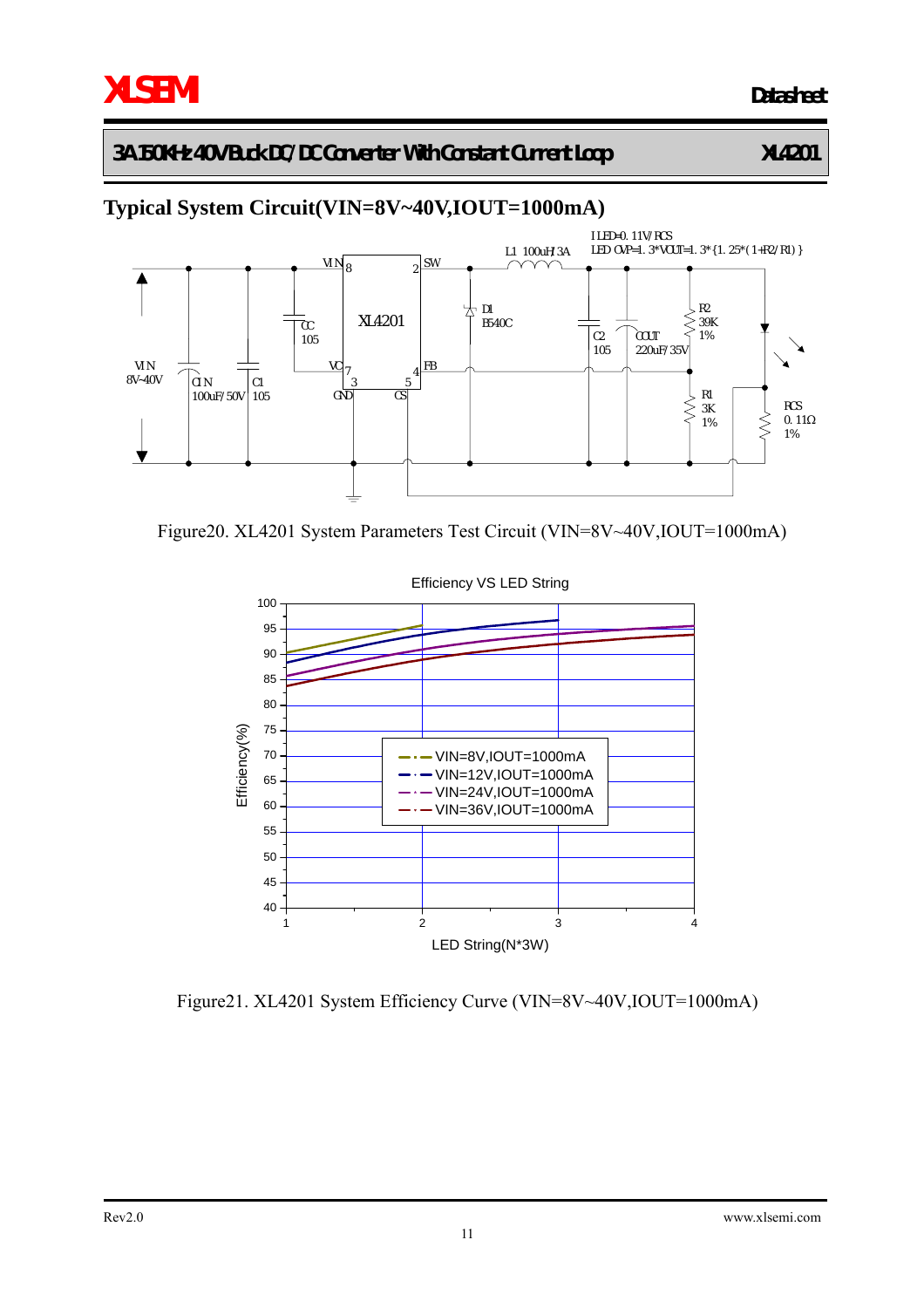# **Typical System Circuit(PWM Dimming)**



Figure22. XL4201 System Parameters Test Circuit

# **Schottky Diode Selection Table**

| Current | Surface<br>Mount | Through<br>Hole | VR (The same as system maximum input voltage) |               |               |               |               |
|---------|------------------|-----------------|-----------------------------------------------|---------------|---------------|---------------|---------------|
|         |                  |                 | 20V                                           | 30V           | 40V           | 50V           | 60V           |
| 1A      |                  |                 | 1N5817                                        | 1N5818        | 1N5819        |               |               |
|         |                  |                 |                                               |               |               |               |               |
|         |                  |                 | 1N5820                                        | 1N5821        | 1N5822        |               |               |
| 3A      |                  |                 | <b>MBR320</b>                                 | <b>MBR330</b> | <b>MBR340</b> | <b>MBR350</b> | <b>MBR360</b> |
|         |                  |                 | <b>SK32</b>                                   | <b>SK33</b>   | <b>SK34</b>   | <b>SK35</b>   | <b>SK36</b>   |
|         |                  |                 |                                               | 30WQ03        | 30WQ04        | 30WQ05        |               |
|         |                  |                 |                                               | 31DQ03        | 31DQ04        | 31DQ05        |               |
|         |                  |                 | SR302                                         | SR303         | SR304         | SR305         | SR306         |
|         |                  |                 |                                               |               |               |               |               |
|         |                  |                 | 1N5823                                        | 1N5824        | 1N5825        |               |               |
| 5A      |                  |                 | SR502                                         | <b>SR503</b>  | <b>SR504</b>  | <b>SR505</b>  | <b>SR506</b>  |
|         |                  |                 | <b>SB520</b>                                  | <b>SB530</b>  | <b>SB540</b>  | <b>SB550</b>  | <b>SB560</b>  |
|         |                  |                 | <b>SK52</b>                                   | <b>SK53</b>   | <b>SK54</b>   | <b>SK55</b>   | <b>SK56</b>   |
|         |                  |                 |                                               | 50WQ03        | 50WQ04        | 50WQ05        |               |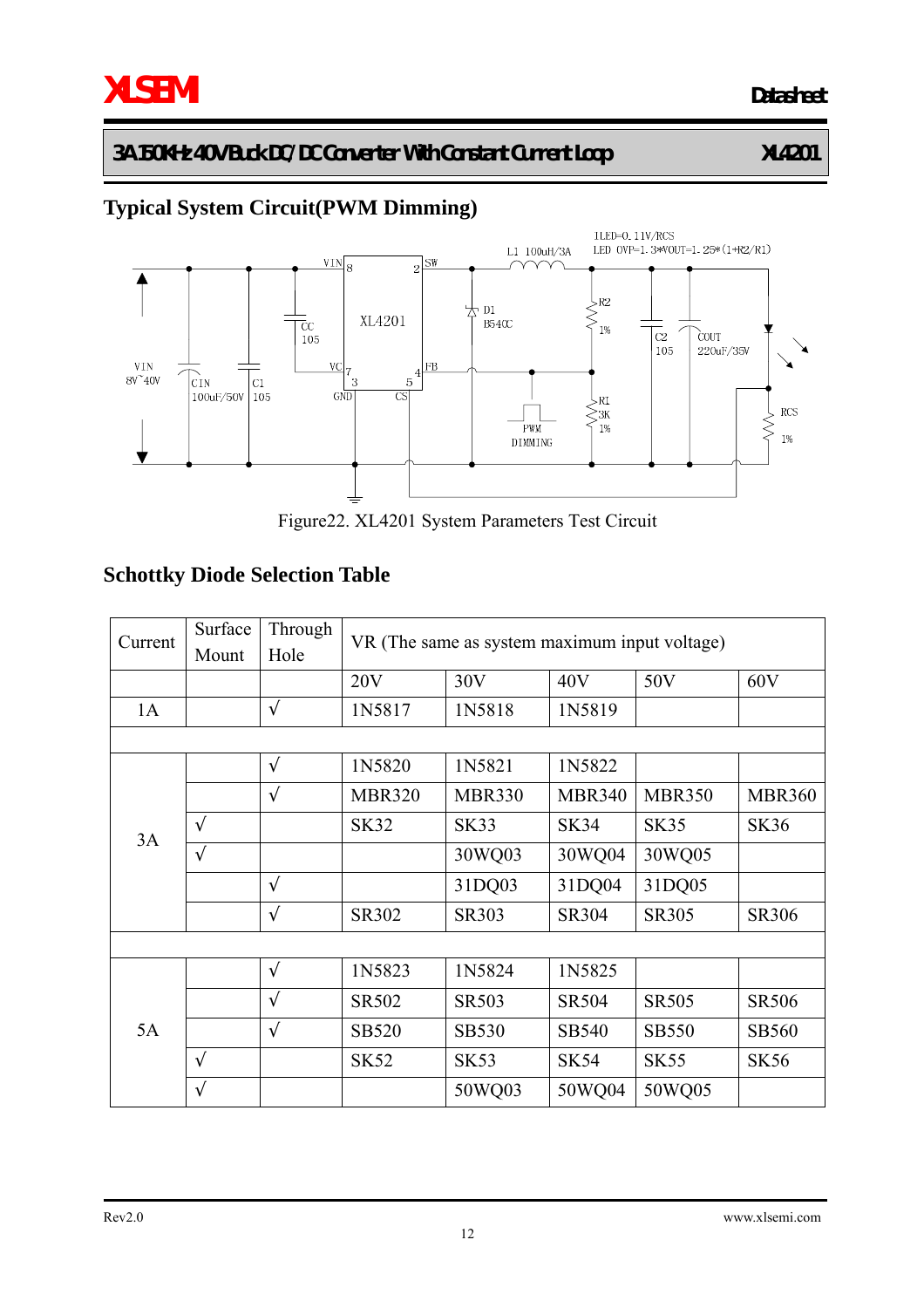# **Package Information (SOP8-EP)**







|                | Dimensions In Millimeters |           | Dimensions In Inches |           |  |
|----------------|---------------------------|-----------|----------------------|-----------|--|
| 字符             | Min                       | Max       | Min                  | Max       |  |
| Α              | 1.350                     | 1.750     | 0.053                | 0.069     |  |
| A1             | 0.050                     | 0.150     | 0.004                | 0.010     |  |
| A2             | 1.350                     | 1.550     | 0.053                | 0.061     |  |
| b              | 0.330                     | 0.510     | 0.013                | 0.020     |  |
| С              | 0.170                     | 0.250     | 0.006                | 0.010     |  |
| D              | 4.700                     | 5.100     | 0.185                | 0.200     |  |
| D1             | 3.202                     | 3.402     | 0.126                | 0.134     |  |
| E              | 3.800                     | 4.000     | 0.150                | 0.157     |  |
| E <sub>1</sub> | 5.800                     | 6.200     | 0.228                | 0.244     |  |
| E2             | 2.313                     | 2.513     | 0.091                | 0.099     |  |
| е              | 1.270 (BSC)               |           | 0.050(BSC)           |           |  |
|                | 0.400                     | 1.270     | 0.016                | 0.050     |  |
| θ              | $0^{\circ}$               | $8^\circ$ | $0^{\circ}$          | $8^\circ$ |  |

#### Rev2.0 www.xlsemi.com